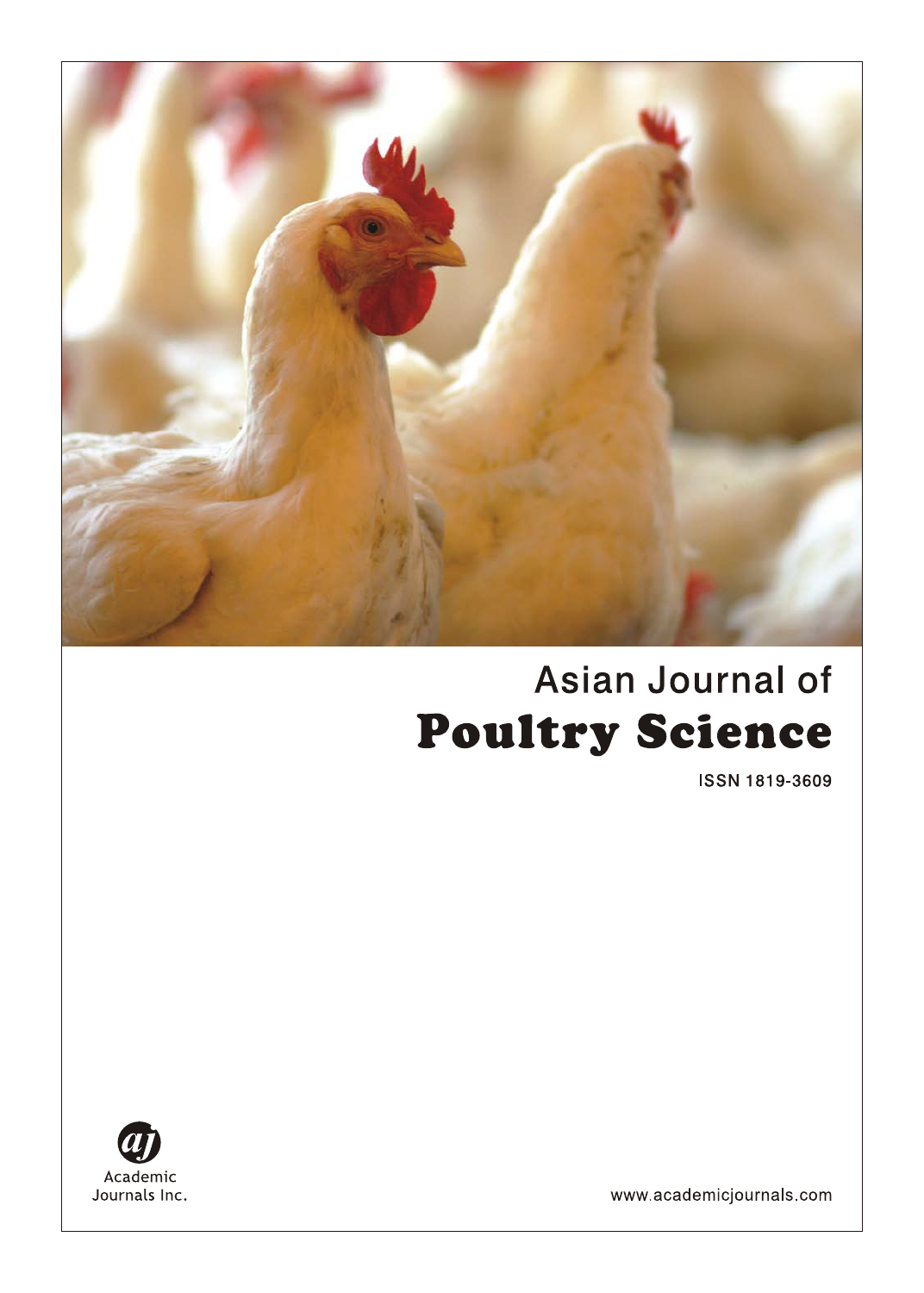#### **OPEN ACCESS Asian Journal of Poultry Science**

ISSN 1819-3609 DOI: 10.3923/ajpsaj.2017.70.74



## **Research Article Effect of Feeding Time Restriction During the Growing Period on Growth Performance of Broiler Chickens**

#### Abdul Azis and Afriani

Department of Animal Production, Faculty of Animal Husbandry, Jambi University, Jl. Raya Jambi-Ma. Bulian, Km 15. Mendalo Darat, P.O. Box 36361, Jambi, Indonesia

### Abstract

Background and Objective: Feeding time restriction is an alternate, lower intensity type of feed restriction and is less stressful than other types. It is important to achieve beneficial effects from feed restriction without adverse effects on growth. This study aimed to determine the impact of feeding time restriction on growth performance of broiler chickens. Materials and Methods: Three hundred seven days old unsexed broiler chickens of the Lohmann commercial strain were used in a completely randomized design with 4 treatments and 5 replications. The treatments were the following: Broilers being fed ad libitum as a control group (P-0) and broilers having free access to feed during 9 h/day (P-1), 12 h/day (P-2) and 15 h/day (P-3). The feeding time restriction was done from 21-35 days of age. All data was analyzed based on a completely randomized design using SAS software. Results: Broilers had lower body weight gain, body weight and feed consumption due to feeding time restrictions P-1 and P-2, however, broilers that had access to feed during 15 h/day had a similar performance to broilers fed *ad libitum*. Feed conversion rates of broilers fed during 9 h/day were better than other treatments during the 1st week of feed restriction (21-28 days), however, there were no significant differences among the treatments during 29-35 days of age and the overall period of feed restriction (21-35 days of age). Conclusion: Broiler chickens with a feeding time restriction of free access to feed during 15 h/day during the grower period, had a similar performance at market age as broiler chickens with ad libitum feeding.

Key words: Broiler chickens, feeding time restriction, growth performance, ad libitum, growth period

Citation: Abdul Azis and Afriani, 2017. Effect of feeding time restriction during the growing period on growth performance of broiler chickens. Asian J. Poult. Sci., 11: 70-74.

Corresponding Author: Abdul Azis, Department of Animal Production, Faculty of Animal Husbandry, Jambi University, Jl. Raya Jambi-Ma. Bulian, Km 15. Mendalo Darat, P.O. Box 36361, Jambi, Indonesia

Copyright: © 2017 Abdul Azis and Afriani. This is an open access article distributed under the terms of the creative commons attribution License, which permits unrestricted use, distribution and reproduction in any medium, provided the original author and source are credited.

Competing Interest: The authors have declared that no competing interest exists.

Data Availability: All relevant data are within the paper and its supporting information files.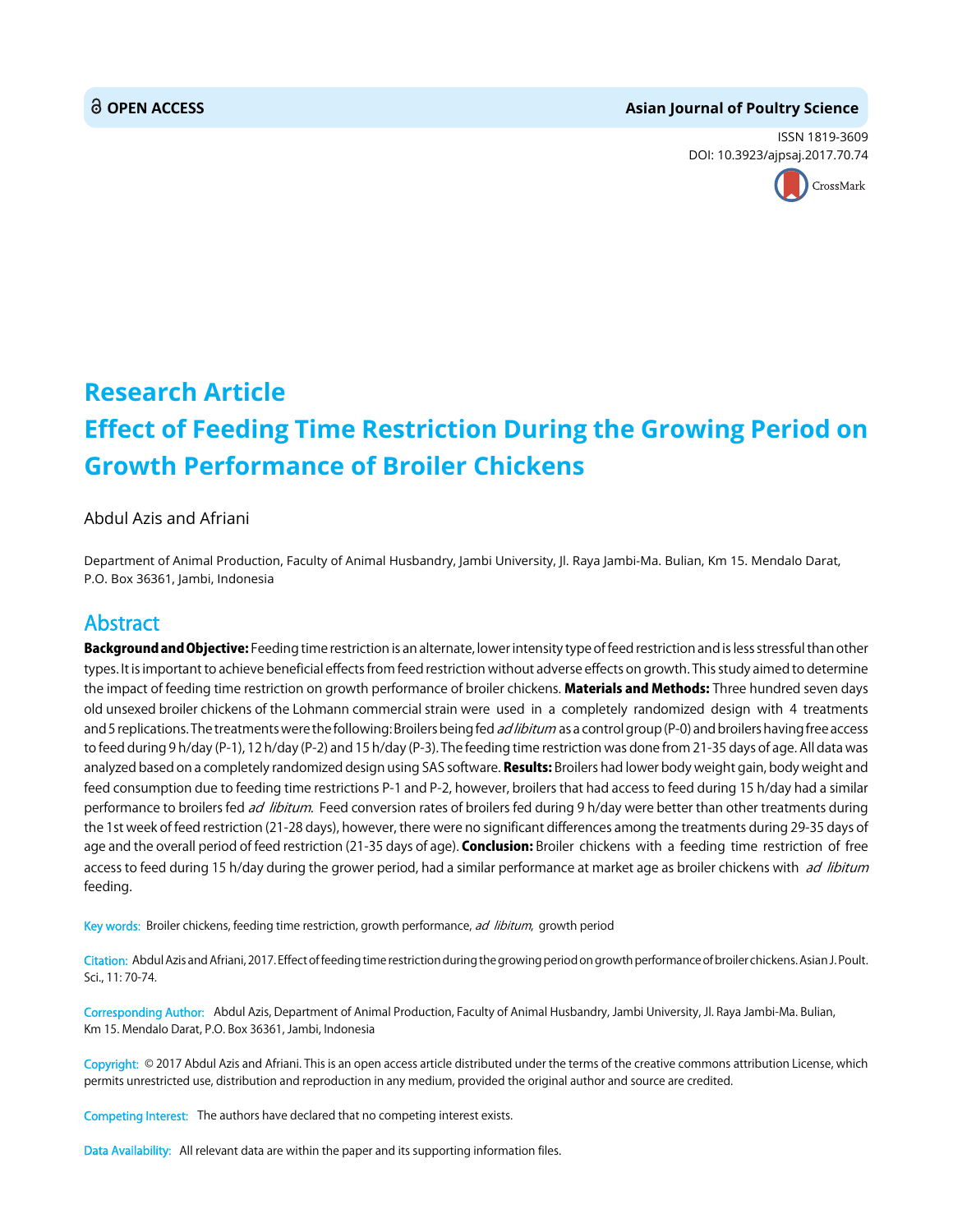#### INTRODUCTION

Raising broiler chickens in tropical countries such as Indonesia is problematic owing to the direct effect of high ambient temperatures. In poultry production, environmental temperatures above  $30^{\circ}$ C result in heat stress that is considered one of the most common stresses. This stress is a major factor hindering poultry farmers, especially in the summer when using conventional, open-sided houses to control the microclimate in the broiler house. Heat stress has detrimental effects on the performance of broiler chickens during 4-8 weeks of age when reared in open-sided houses $1,2$ .

Broiler chickens are susceptible to heat stress due to high ambient temperatures during their growth period. Research has shown that broilers performed best after 21 days of age if reared at an ambient temperature of  $24^{\circ}$ C or during the diurnal cycle of 18-24°C<sup>3</sup>, 25°C<sup>4</sup>, 23°C<sup>2</sup> and 15.6-21.1°C<sup>5,6</sup>. These temperature conditions are difficult to achieve in tropical climates.

Metabolic heat production associated with feeding and digestion can be a significant contributor to heat stress on broilers, particularly during hot hours of the day. It has been shown that heat production is associated with feed intake and metabolism. Therefore, reducing feed intake helps chickens withstand heat stress by decreasing their rate of heat production. For this reason, feed restriction during hot days is recommended to address this heat stress problem and it has become a common management practice in many broilerproducing areas<sup>1</sup>. Abu-Dieyeh<sup>4</sup> reported that body weight gain of birds fed 50% ad libitum and reared at  $35^{\circ}$ C was higher than birds reared at a constant  $25^{\circ}$ C or at variable, natural temperatures (21-30 $^{\circ}$ C). In another report, Ahmad *et al.*<sup>7</sup> suggested that intermittent feeding (1 h feed and 3 h off) can be effectively applied in open-sided houses, during hot climatic conditions.

In practice, alternative feeding time restriction is easier than quantitative feed restriction. Feeding time restriction is a feed restriction schedule, where chicks have free access to feed daily for 9 h/day or 15 h/day at specific times. Feed time restriction is an alternative to feed quantity restriction and it is less stressful<sup>8,9</sup>. Feed time restriction may be a possible alternative, because broilers eat to their maximum physical capacity<sup>10</sup> during times of feed availability. De Silva and Kalubowila<sup>11</sup> found that when feed was offered after 3 h of deprivation (13:00-16:00), broilers consumed higher amounts of feed within the first 2 h (16:00-18:00) as compared to the feed intake of the *ad libitum* group of broilers during the

same time period. Moderate feed restriction strategies are more appropriate to achieve beneficial effects from feed restriction without adverse effects on growth during growing periods. It is assumed that the feeding time restriction is not severe and it allows broilers to achieve a normal body weight at market age. Therefore, the objective of this study was to determine the effect of feeding restriction time during the growing period on the growth performance of broiler chickens.

#### MATERIALS AND METHODS

Chickens, feed and housing: A total of 300 unsexed Lohmann broiler chicks, bought from a commercial hatchery (PT Japfa Comfeed, Lampung, Indonesia), were used in the study. Chicks were fed a commercial starter diet (crumble) from 7-21 days of age and a commercial finisher diet (pellets) from 22-42 days of age. The commercial feed (manufactured by PT Japfa Comfeed, Lampung, Indonesia) was purchased from a poultry store. The nutrient composition of the commercial feed is presented in Table 1. All the chicks were reared in a conventional open-sided house with natural cyclic temperatures (minimum  $20^{\circ}$ C, maximum 34 $^{\circ}$ C). The chicks were assigned to 20 floor pens with 15 chicks/pen ( $1 \times w \times h$ ,  $2 \times 1.5 \times 0.75$  m).

**Treatments and experimental design:** Broiler chickens had free access to feed from 1-20 days of age. At 21 days, all birds were weighed and randomly allotted to floor pens. A completely randomized design with 4 treatments and 5 replications was used in this study. The treatments were the following: Broilers fed *ad libitum* as a control group (P-0), broilers having free access to feed during 9 h/day (07:00-10:00, 16:00-19:00, 22:00-01:00) from 21-35 days of age (P-1), broilers

Table 1: Nutrition composition of commercial starter (7-21 days) and finisher diet (22-35 days)

|                               | Feed    |          |  |
|-------------------------------|---------|----------|--|
| Nutrition composition         | Starter | Finisher |  |
| Dry matter (%)                | 87.18   | 88.64    |  |
| Crude protein (%)             | 22.18   | 20.24    |  |
| Ether extract (%)             | 6.12    | 7.06     |  |
| Crude fiber (%)               | 3.31    | 3.83     |  |
| Nitrogen-free extract (%)     | 50.08   | 51.97    |  |
| Ash (%)                       | 5.49    | 5.54     |  |
| Ca (%)                        | 1.52    | 1.49     |  |
| P(% )                         | 0.77    | 0.65     |  |
| NaCl $(% )$                   | 0.36    | 0.28     |  |
| $GE$ (Kcal kg <sup>-1</sup> ) | 3.924   | 3.875    |  |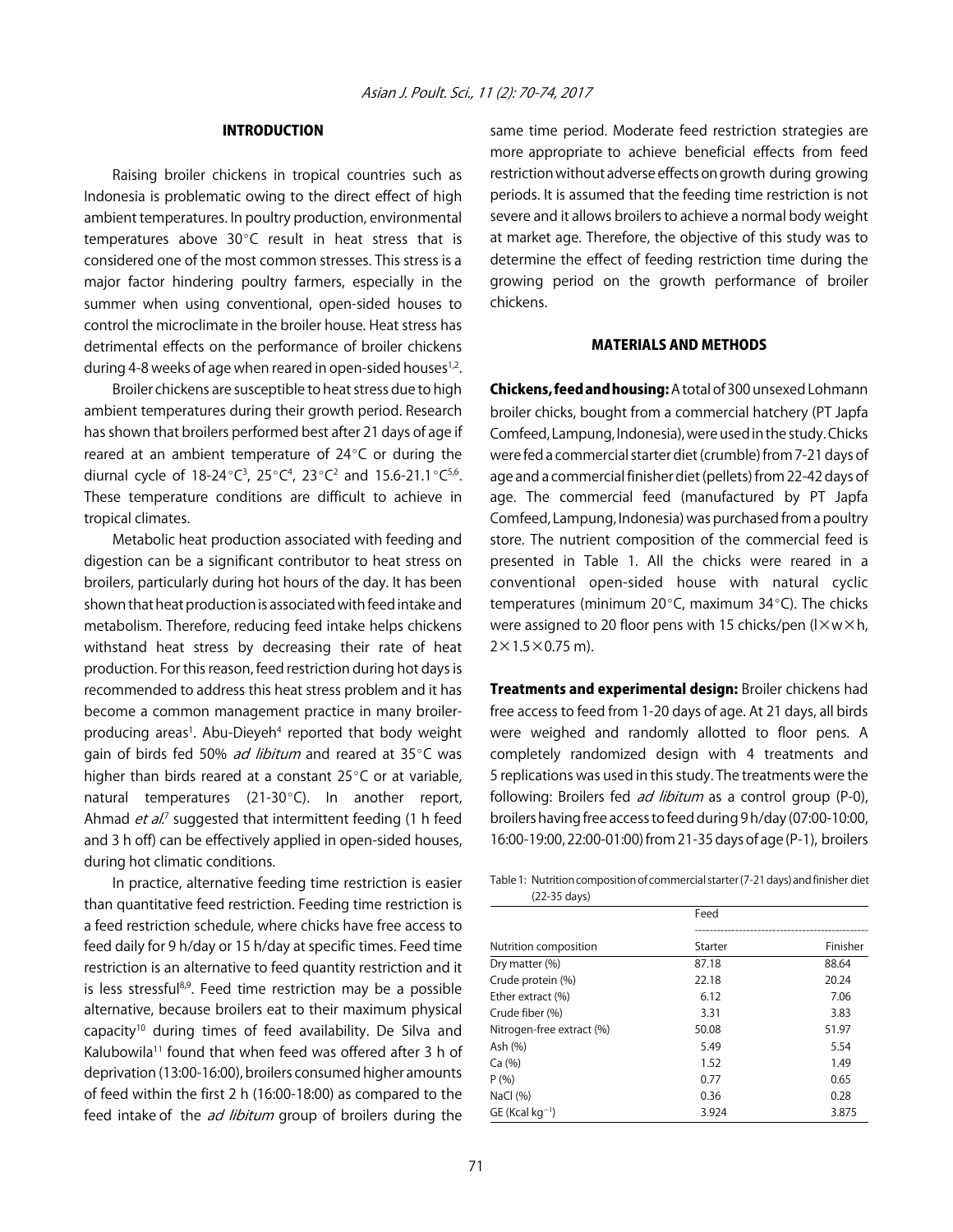having free access to feed during 12 h/day (07:00-10:00, 16:00-20:00, 22:00-03:00) from 21-35 days of age (P-2) and broilers having free access to feed during 15 h/day (07:00-10:00, 16:00-21:00, 22:00-05:00) from 21-35 days of age (P-3).

Variable measurement and statistical analysis: All birds were weighed individually at 21, 28 and 35 days of age. The body weight of each broiler was measured between 18:00 and 19:00 on measurement days when food was still available to all groups. Feed consumption was measured based on pen values and feed conversion was calculated as the ratio of feed consumption adjusted for mortality to average weight gain. Feed consumption, body weight gains and the feed conversion ratios were calculated for the periods of 21-28, 29-35, 21-35 days and from 1-35 days.

**Statistical analysis:** All data were analyzed based on a completely randomized design using SAS software<sup>12</sup>. Data are presented as Mean±SD. The significant differences between treatment means were determined by Duncan's multiple range test. All statements of significance are based on testing at p<0.05.

#### **RESULTS**

**Growth performance:** The results of feeding time restriction on body weight gain and body weight are summarized in Table 2. Body weight gains and body weights of broilers that had access to feed during 9 (P-1) and 12 h/day (P-2) were lower (p<0.05) than those of broilers fed *ad libitum* (P-0) during the feed restriction periods. Among the groups with feeding time restrictions, body weight gains and body weights of P-1 and P-2 broilers were not significantly different during these periods. There were no significant differences among broilers that had access to feed during 15 h/day (P-3) and broilers fed ad libitum (P-0).

Feed consumption and feed conversion ratio: The responses of feeding on feed consumption and the feed conversion ratio are shown in Table 3. Feed consumption by broilers that had access to feed during 9 h/day (P-1) and 12 h/day (P-2) was lower ( $p$ <0.05) than that of broilers fed *ad libitum* (P-0) during feed restriction periods. However, there were no differences among broilers that had access to feed during 15 h/day (P-3) and those with *ad libitum* feeding (P-0). The feed conversion ratio of P-1 was lower (p<0.05) than that of

Table 2: Body weight (BW) and body weight gain (BWG) of broiler chickens subjected to feeding time restriction

| Performance                                                                              | <b>Treatments</b>                                                                     |                                 |                                   |                                  |  |
|------------------------------------------------------------------------------------------|---------------------------------------------------------------------------------------|---------------------------------|-----------------------------------|----------------------------------|--|
|                                                                                          | $P - Q$                                                                               | $P-1$                           | $P-2$                             | $P-3$                            |  |
| BW (g/chick) (days)                                                                      |                                                                                       |                                 |                                   |                                  |  |
| 21                                                                                       | 767.25 ± 3.11                                                                         | 767.45 ± 1.44                   | 767.944 ± 3.41                    | $767.11 \pm 3.23$                |  |
| 28                                                                                       | 1450.72 ± 24.44 <sup>a</sup>                                                          | $1412.01 \pm 15.33$ bc          | 1385.97 ± 23.50°                  | 1430.51 ± 18.85 <sup>ab</sup>    |  |
| 35                                                                                       | 2072.16±55.75 <sup>a</sup>                                                            | $1966.54 \pm 23.44^b$           | $1952.53 \pm 44.55^{\circ}$       | $2039.56 \pm 22.40^{\circ}$      |  |
| BWG (g/chick) (days)                                                                     |                                                                                       |                                 |                                   |                                  |  |
| $21 - 28$                                                                                | $683.47 \pm 21.41$ <sup>a</sup>                                                       | $644.56 \pm 14.49$ bc           | $618.03 \pm 25.48$ <sup>c</sup>   | 663.40 $\pm$ 20.64 <sup>ab</sup> |  |
| 29-35                                                                                    | $621.44 \pm 32.87$ <sup>a</sup>                                                       | 554.52 $\pm$ 22.04 <sup>b</sup> | 566.56 $\pm$ 28.05 <sup>b</sup>   | $609.05 \pm 28.02$ <sup>a</sup>  |  |
| $21 - 35$                                                                                | 1304.90 ± 52.84 <sup>a</sup>                                                          | $1199.08 \pm 23.71^{\circ}$     | 1184.59 ± 47.66 <sup>b</sup>      | $1272.44 \pm 22.41^{\circ}$      |  |
| $1 - 35$<br>$\sim$ 1. $\sim$ 2. $\sim$ 3. $\sim$ 3. $\sim$ 3. $\sim$ 3. $\sim$ 3. $\sim$ | 2033.37±55.75 <sup>a</sup><br>$\sim$ $\sim$ $\sim$ $\sim$ $\sim$ $\sim$ $\sim$ $\sim$ | 1927.75 ± 23.44 <sup>b</sup>    | 1913.74 ± 44.55 <sup>b</sup><br>. | $2000.77 \pm 22.40^{\circ}$<br>. |  |

a,bMean within a row with no common superscripts differ at p<0.05, Mean±SD, broiler chicks fed ad libitum (P-0), broilers had free access to feed during 9 h/day (07:00-10:00, 16:00-19:00, 22:00-01:00) from 21-35 days of age (P-1), broilers had free access to feed during 12 h/day (07:00-10:00, 16:00-20:00, 22:00-03:00) from 21-35 days of age (P-2), broilers had free access to feed during 15 h/day (07:00-10:00, 16:00-21:00, 22:00-05:00) from 21-35 days of age (P-3)

Table 3: Feed consumption (FC) and feed conversion ratio (FCR) of broiler chickens subjected to feeding time restriction

| Performance         | <b>Treatments</b>                |                                  |                                 |                                  |  |
|---------------------|----------------------------------|----------------------------------|---------------------------------|----------------------------------|--|
|                     | $P-0$                            | $P-1$                            | $P-2$                           | $P-3$                            |  |
| FC (g/chick) (days) |                                  |                                  |                                 |                                  |  |
| $21 - 28$           | $1019.60 \pm 14.13$ <sup>a</sup> | $922.35 \pm 30.11^{\circ}$       | 918.87 $\pm$ 44.49 <sup>b</sup> | $1006.33 \pm 33.06^a$            |  |
| 29-35               | 1048.09 ± 41.34 <sup>a</sup>     | $1000.24 \pm 18.67$ <sup>b</sup> | 991.92 $\pm$ 32.45 <sup>b</sup> | $1062.60 \pm 16.89$ <sup>a</sup> |  |
| $21 - 35$           | 2067.69 ± 50.37 <sup>a</sup>     | 1922.59 ± 47.95 <sup>b</sup>     | 1910.79 ± 75.07 <sup>b</sup>    | 2068.94 ± 41.81 <sup>a</sup>     |  |
| $1 - 35$            | 3024.37±50.37 <sup>a</sup>       | 2879.27 ± 47.95 <sup>b</sup>     | 2867.47 ± 75.07 <sup>b</sup>    | 3025.62 ± 41.81 <sup>a</sup>     |  |
| FCR (g/g) (days)    |                                  |                                  |                                 |                                  |  |
| $21 - 28$           | $1.49 + 0.05$ a                  | $1.43 \pm 0.02^b$                | $149 + 0.04$ <sup>a</sup>       | $1.52 \pm 0.03$ <sup>a</sup>     |  |
| 29-35               | $169 + 0.06$                     | $1.81 \pm 0.10$                  | $1.75 \pm 0.06$                 | $1.75 \pm 0.08$                  |  |
| $21 - 35$           | $1.58 \pm 0.05$                  | $.60 \pm 0.05$                   | $1.61 \pm 0.02$                 | $1.62 \pm 0.04$                  |  |
| $1 - 35$            | $.49 \pm 0.03$                   | $.50 \pm 0.03$                   | $.50 \pm 0.01$                  | $1.51 \pm 0.02$                  |  |

a,bMean within a row with no common superscripts differ at p<0.05, Mean ±SD, broiler chicks fed ad libitum (P-0), broilers had free access to feed during 9 h/day (07:00-10:00, 16:00-19:00, 22:00-01:00) from 21-35 days of age (P-1), broilers had free access to feed during 12 h/day (07:00-10:00, 16:00-20:00, 22:00-03:00) from 21-35 days of age (P-2), broilers had free access to feed during 15 h/day (07:00-10:00, 16:00-21:00, 22:00-05:00) from 21-35 days of age (P-3)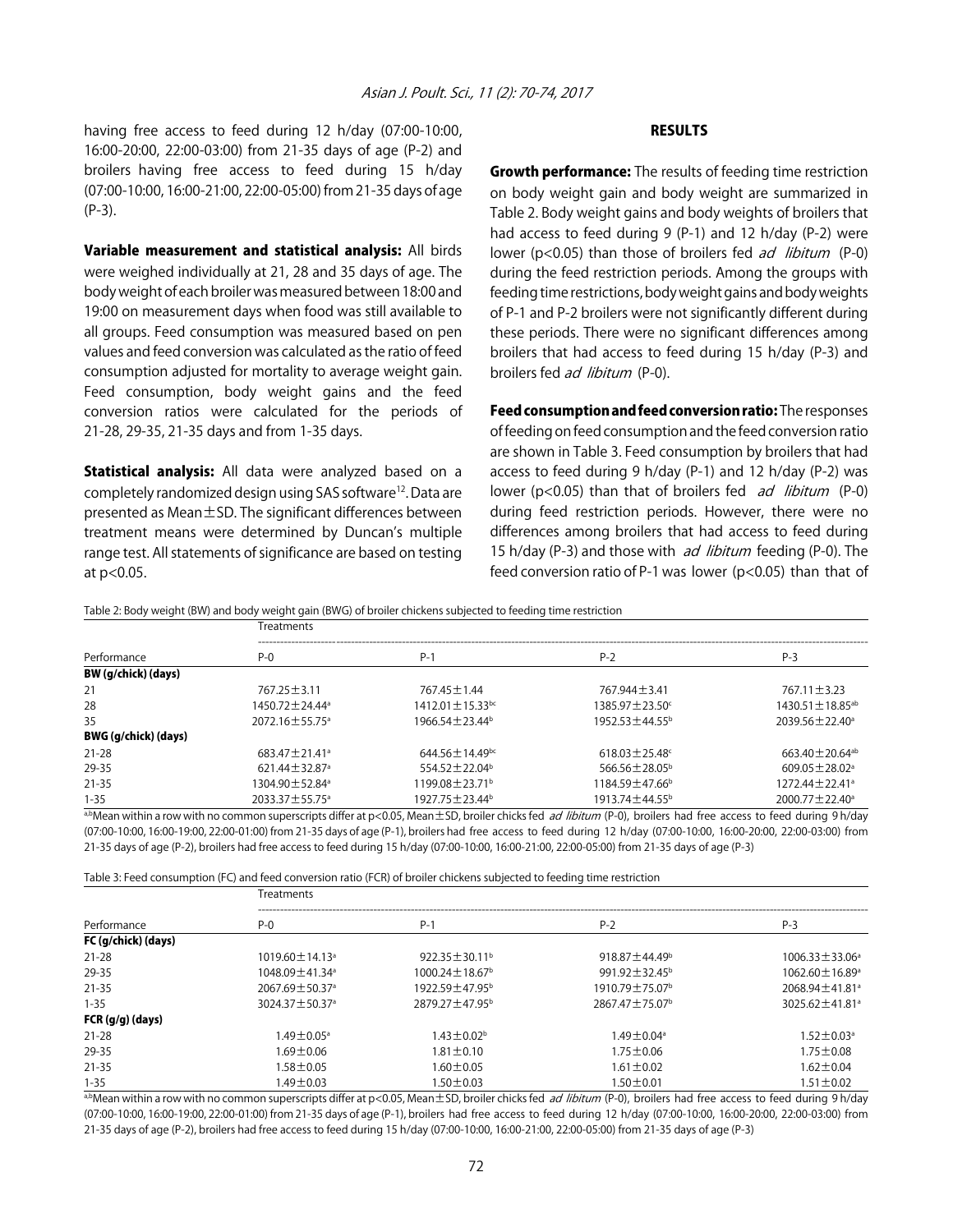other treatments during 21-28 days of age, however, there were no significant differences between the treatments during 29-35 days of age and during the overall period of feed restriction (21-35 days of age).

#### **DISCUSSION**

In this study, free access to feed during 9 and 12 h/day resulted in lower body weight gains, final body weights and feed consumption compared with the effects of ad libitum feeding. However, broilers with a free access to feed during 15 h/day had a similar response to broilers fed ad libitum. This result may be attributed to the time of feed availability and increased feed intake during cooler temperatures at night, which allows the broilers to meet their nutrient requirements for growth. The results from this study agreed with those in the previous study of Banong and Hakim<sup>13</sup>, who found that a fasting program of up to 4 h daily (11:00-15:00) from 14-35 days of age had no effect on body weight gain and body weight at 35 days of age. Farghly and Hassanien<sup>14</sup> reported that feeding broiler chicks over once a day (3 times/day) in a 4 h period improved growth performance. The restricted broilers could adapt quickly to the feeding time restriction, as indicated by the similar body weight gains for broilers fed ad libitum and feed restricted broilers during growth periods<sup>15,16</sup>. In line with these results, Svihus *et al*.<sup>17</sup> concluded that broiler chickens quickly adapt to intermittent feeding without a reduction in final body weight.

Feed conversion rates of broilers fed during 9 h/day were higher than rates for other treatments during the 1st week of feed restriction (21-28 days of age), however, there were similar feed conversion rates among the treatments during 29-35 days of age and the overall period of feed restriction (21-35 days of age). In the current study, the feeding time restriction did not improve feed utilization. Our assumption that feeding time restrictions can reduce feed consumption was not supported. A reduction in feed consumption may not occur because of longer periods of feed availability during the night, allowing birds to compensate by consuming more feed and spending more time with feed<sup>17</sup>. Another study showed that a fasting program up to 4 h daily (11:00-15:00) from 14-35 days of age had no effect on feed intake and feed conversion ratios<sup>18</sup>. However, when feed was removed for 6, 8 or 10 h during the day from 8-28 days of age and was followed by *ad libitum* feeding until market age, feed intake was reduced and feed efficiency was improved and the longer the period of feed removal the better the efficiency of utilization. In another report, Svihus *et al*.<sup>17</sup> concluded that broiler chickens adapt to intermittent feeding by increasing the use of their crop as an intermittent storage organ, which appears to have some beneficial effects on feed utilization. The differences in the findings may be due to the difference in the methods of feed restriction or the duration of feed restriction.

#### CONCLUSION

Based upon the findings of this study, broiler chickens that have a feeding time restriction with free access to feed 9 h/day during the growing period had better results than those in other treatment groups during 1st week of feed restriction, however, a feeding time restriction of 15 h/day during the growing period had a similar effect as the control treatment at market age.

#### SIGNIFICANCE STATEMENTS

This study focuses on feeding time restriction as a tool of feed restriction for broiler chickens. This study discovered that growth performance of broiler chickens that had free access to feed during 15 h/day had better results than those with access for 9 or 12 h/day.

#### ACKNOWLEDGMENTS

This study was supported by Program Hibah Bersaing, Directorate General of Higher Education Indonesia and financial support from DIPA Jambi University, 2013 No. 023.04.2.415103/2013.

#### **REFERENCES**

- 1. Ozkan, S., Y. Akbas, O. Altan, A. Altan, V. Ayhan and K. Ozkan, 2003. The effect of short-term fasting on performance traits and rectal temperature of broilers during the summer season. Br. Poult. Sci., 44: 88-95.
- 2. Al-Aqil, A., I. Zulkifli, A.Q. Sazili, A.R. Omar and M.A. Rajion, 2009. The effects of the hot, humid tropical climate and early age feed restriction on stress and fear responses and performance in broiler chickens. Asian-Aust. J. Anim. Sci., 22: 1581-1586.
- 3. Reece, F.N. and B.D. Lott, 1983. The effects of temperature and age on body weight and feed efficiency of broiler chickens. Poult. Sci., 62: 1906-1908.
- 4. Abu-Dieyeh, Z.H.M., 2006. Effect of chronic heat stress and long-term feed restriction on broiler performance. Int. J. Poult. Sci., 5: 185-190.
- 5. Olanrewaju, H.A., J.L. Purswell, S.D. Collier and S.L. Branton, 2010. Effect of ambient temperature and light intensity on physiological reactions of heavy broiler chickens. Poult. Sci., 89: 2668-2677.